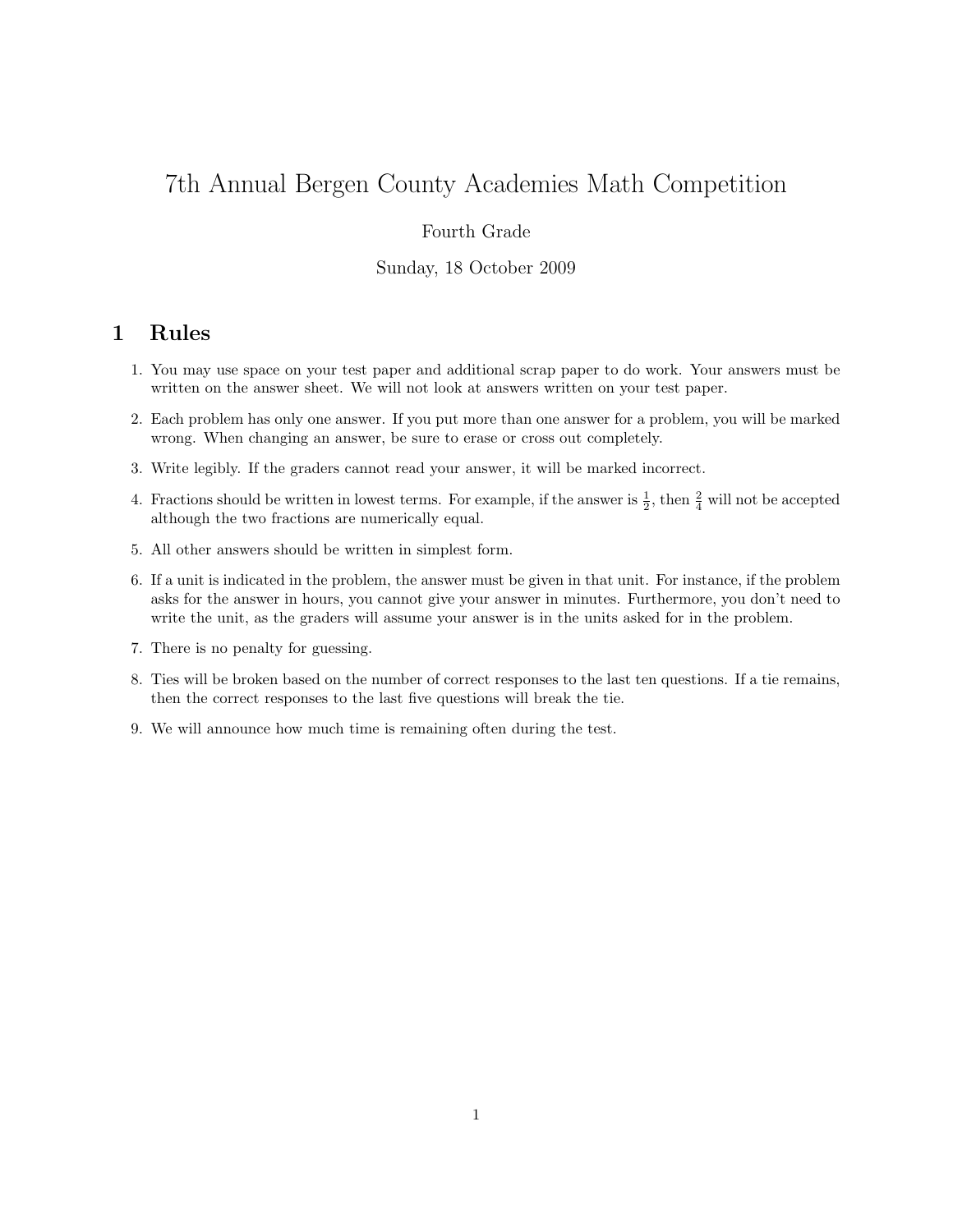### 2 Contest

- 1. Compute  $9 \cdot (1.0000 + 0.10000 + 0.01000 + 0.00100 + 0.00010 + 0.00001) + 0.0001$ .
- 2. At a tennis tournament, every player plays exactly one match against each of the other players. How many matches will be played if twenty people participate?
- 3. If  $x + 2 \times x + 3 \times x = 6$ , find x.
- 4. In how many ways can 7 be written as a sum of three (not necessarily distinct) positive whole numbers? The order of the numbers does not matter.
- 5. If the ratio of the circumference to the area of a circle is 1 : 3, what is its radius?
- 6. Sherry and Jenny were going for a walk when they noticed that the rocks on the pathway formed a pattern. The first stone was light gray, the second stone was medium gray, the third stone was dark gray, the fourth stone was white, the fifth stone was light gray, etc. If the pattern continues, what color will the 333rd stone be?
- 7. In a zoo with thirty animals: some are rabbits and the rest are penguins, Hannah counts thirty-five pairs of legs. How many penguins are there?
- 8. A hamburger costs \$5.95 and a soda costs \$2.55. In cents, how much does Kun-soo pay to buy two hamburgers and two sodas?
- 9. If  $a + b + c = 5$  and  $2 \times a + 2 \times b + c = 8$ , what is the value of c?
- 10. The Bergen County Academies math test has fifty problems and lasts one hour and thirty minutes. If Bob decides to spend the same amount of time on each problem, how many minutes will he spend on problem 42?
- 11. Evaluate  $12 + 34 \times 56$ .
- 12. David and Zuming are dividing thirty apples. David only wants a multiple of two apples while Zuming only wants a multiple of three apples. Each wants at least one apple. How many ways can they divide the apples amongst themselves so that no apples are left over?
- 13. What is the largest integer n such that n and n+13 are both perfect squares?
- 14. Kevin is stacking blocks in a pyramid. The first layer contains two blocks, the second layer contains four blocks, the third layer contains six blocks, and so on. If the pyramid has seventeen layers, how many blocks is it composed of?
- 15. What is  $2 + 2 \times (2 + 2 \times (2 + 2 \times (2 + 2 \times 2)))$ ?
- 16. Many integers can be expressed as a sum of 3 perfect squares. For example,  $5 = 2^2 + 1^2 + 0^2$ . 7 is the smallest positive integer which cannot be expressed in this way. What is the next smallest integer that cannot be expressed as a sum of 3 perfect squares?
- 17. Anand bought a 72-foot long wire fence for his rectangular garden and wants to surround the biggest possible area. One side of the garden is adjacent to his house, so he only needs to surround three sides. In square feet, what is the biggest area he can surround?
- 18. Define a?b to be equal to  $\frac{2 \cdot a + 3 \cdot b}{a b}$ . Find (3?4)?2.
- 19. If Starbursts are only sold in bags of 6, what is the least number of bags Austin must buy to get 49 Starbursts?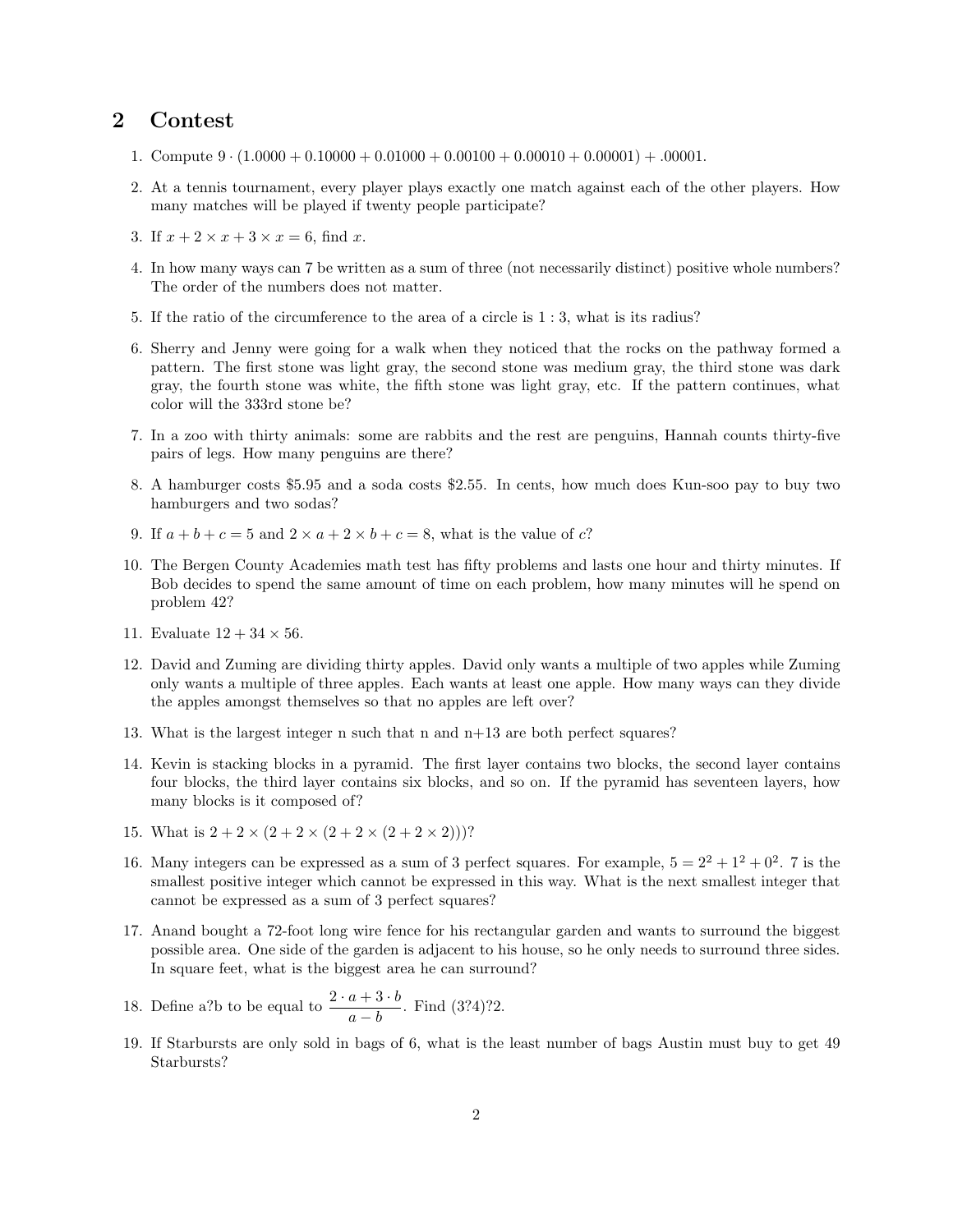20. A circle is inscribed in a square with a side length of 2. What is the area of the square not inside the circle?



- 21. How many positive integers less than 80 have exactly four factors?
- 22. The angles A, B, C, and D  $(A < B < C < D)$  in a quadrilateral form an arithmetic series. What is  $B+C$  $\frac{D}{A+D}$ ?
- 23. Alex Zhu goes to school for nine hours. When he gets home at 5:00 P.M., he does two hours of math. He then spends an hour eating, and does math until 1:00 A.M. He then goes to sleep for seven hours. If Alex does not multitask and can go to and from school in no time, what percent of the day does he spend doing math?
- 24. Evaluate

$$
\frac{1}{\frac{1}{2}+\frac{1}{4}}
$$

- 25. Hannah has only dimes and quarters in her coin purse. She notices that if she adds five pennies, eight nickels, and four dimes to her purse, she doubles the amount of money. What is the maximum number of coins with which she could have started out?
- 26. How many integers from 1 to 100 inclusive are multiples of 12 but not 15?
- 27. Janet has an unknown number of gumballs. If she gives one-third of her gumballs to Jim, then Janet and Jim will have the same number of gumballs. If Jim originally had 17 gumballs, how many gumballs did Janet originally have?
- 28. If  $x^2y = 30$ , find x when  $y = 120$  and  $x < 0$ .
- 29. The sum of three consecutive even numbers is 30. What is the product of the first two numbers?
- 30. Evaluate  $(-3) \cdot (-2) \cdot (-1) \cdot \frac{1}{20}$  $rac{1}{36} \cdot (1) \cdot (2) \cdot (3)$ .
- 31. Kelvin is preparing for the Intermediate Math Open. Each day, he does two more problems than he did the previous day. If he did one problem the first day, how many problems will he have done after the eleventh day?
- 32. What is the largest integer we cannot obtain by adding 3's and 7's?
- 33. The cost of supplying food for Tim's party was \$1000. If the cost of entrance to the party is \$5, how many people need to come for Tim to have \$500 left (after paying for the food) to buy presents for himself?
- 34. How many integers from 1 to 100 (inclusive) leave a remainder of 2 or 4 when divided by 5?
- 35. If one Jenny equals two Kristinas, three Kristinas equal six Lisas, and ten Lisas equal fifteen Margoes, how many Jennies equal 180 Margoes?